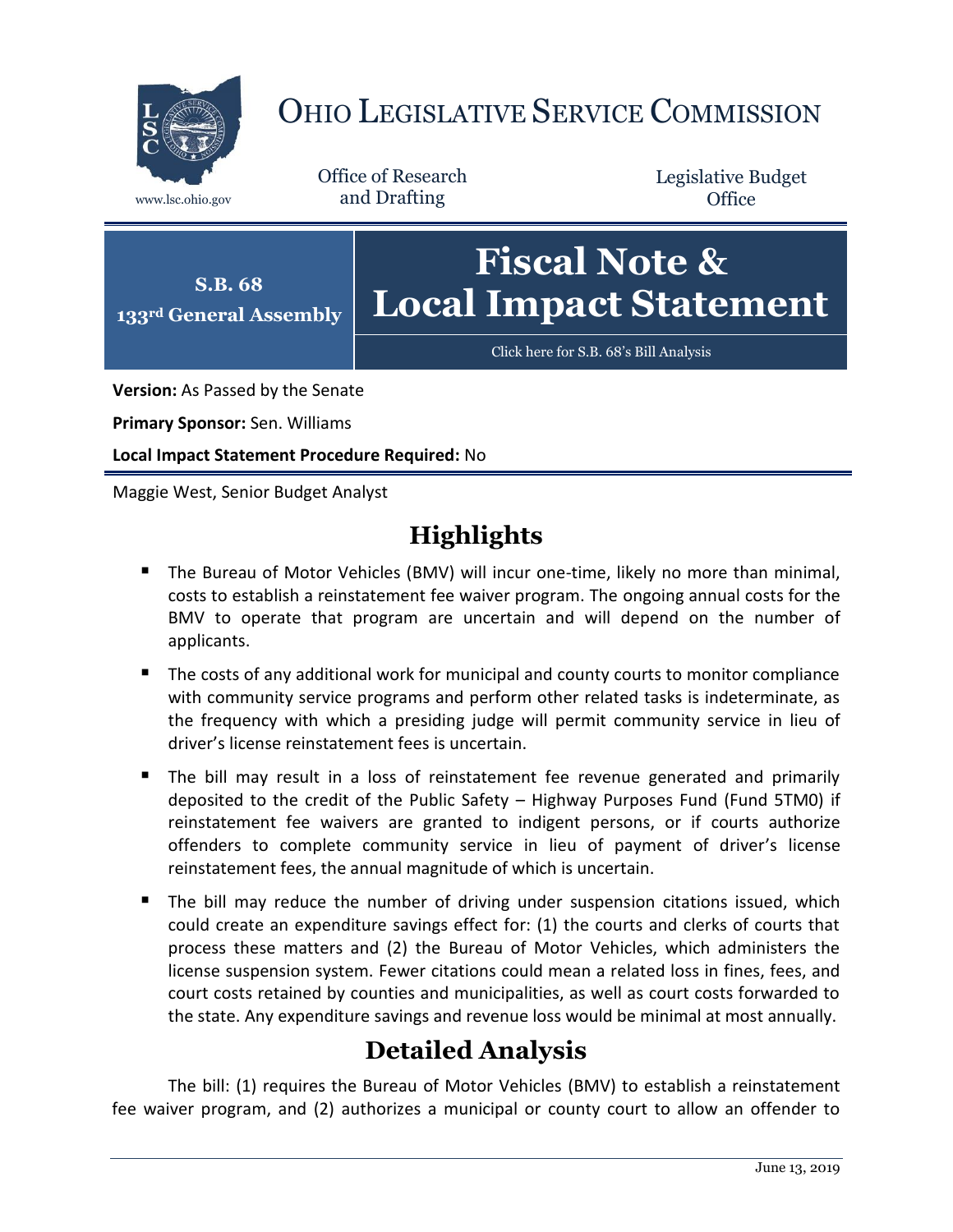perform community service in lieu of payment of driver's license reinstatement fees when the court determines the offender cannot reasonably pay those fees.

Under current law, reinstatement fees are required in order to reinstate the driver's license of an offender under a license suspension; however, the court may establish an installment payment plan or payment extension plan for an offender who cannot pay those fees.

#### **Bureau of Motor Vehicles**

The BMV will incur one-time, likely no more than minimal, costs to establish a fee waiver program for indigent persons to apply for and receive a waiver of all reinstatement fees. According to the Department of Public Safety, the bill's fee waiver program would likely be modeled, at least in part, after the Reinstatement Fee Amnesty Initiative enacted by H.B. 336 of the  $132<sup>nd</sup>$  General Assembly that is in effect from January 31, 2019 until July 31, 2019. The ongoing annual cost for the BMV to process applications, including making determinations as to whether or not the person is indigent based on the bill's definition, will depend on the number of people who submit applications for the fee waiver.

#### **County and municipal court workloads**

To the extent that a given court chooses to utilize its authority to grant community service, the court may experience some increase in administrative costs, as court personnel will need to monitor compliance, establish service plans, process paperwork, and perform other related tasks. Considering this option would be exercised at the discretion of the presiding judge, the frequency with which community service requests would be granted is likely to vary from jurisdiction to jurisdiction. Presumably, this would be dependent on the circumstances of a case and the court's ability to absorb the increase in workload.

### **Revenue loss**

#### **License reinstatement fees**

The bill could have a negative, but indeterminate, fiscal impact on the state due to a decrease in the amount of license reinstatement fee revenue collected annually, the magnitude of which will depend on the number of offenders eligible for, and subsequently granted, a fee waiver or community service in lieu of payment. In addition to the number of requests granted, the magnitude of any loss experienced would also depend on the fee amount associated with the suspension for which community service was granted in lieu of payment, or the fee was waived. A precise estimate is problematic to calculate, as an unknown number of requests granted may involve offenders who would have not otherwise paid the reinstatement fee. Reinstatement fees range from \$15 to \$650 depending on the type of suspension. These fees are generally deposited into the state treasury to the credit of the Public Safety – Highway Purposes Fund (Fund 5TM0).<sup>1</sup>

In Ohio, the most common type of suspension relates to noncompliance, or failure to show proof of insurance at a traffic stop or accident, which accounted for 1,291,905, or nearly

 $\overline{a}$ 

 $<sup>1</sup>$  In addition to a contribution to Fund 5TM0, the reinstatement fee for certain license suspensions may</sup> be distributed to other funds as required by statute.